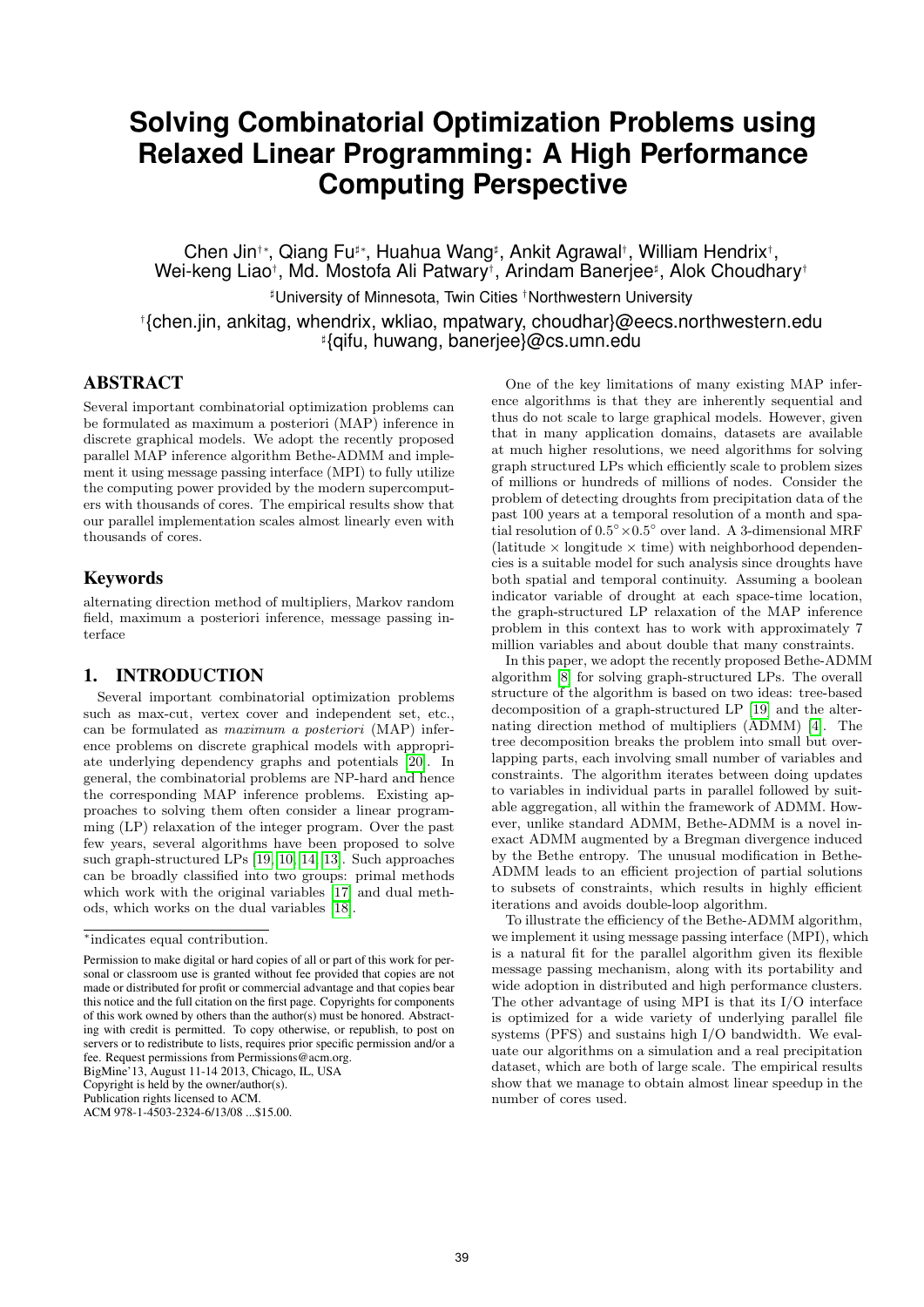The rest of the paper is organized as follows: We briefly review the MAP inference problem and its connections to some combinatorial problems in Section [2.](#page-1-0) We introduce the Bethe-ADMM algorithm in Section [3,](#page-1-1) and discuss its MPI implementation in detail in Section [4.](#page-3-0) We present the experimental results in Section [5](#page-4-0) and conclude in Section [6.](#page-7-9)

#### <span id="page-1-0"></span>2. PROBLEM DEFINITION

A pairwise Markov random field (MRF) is defined on an undirected graph  $G = (V, E)$ , where V is the vertex set and E is the edge set. Each node  $u \in V$  has a random variable  $X_u$  associated with it, which can take value  $x_u$  in some discrete space  $\mathcal{X} = \{1, \ldots, k\}$ . Concatenating all the random variables  $X_u$ ,  $\forall u \in V$ , we obtain an n dimensional random vector  $\mathbf{X} = \{X_u | u \in V\} \in \mathcal{X}^n$ . We assume that the distribution  $P$  of  $X$  is a Markov Random Field [\[20\]](#page-7-0), meaning that it factors according to the structure of the undirected graph G as follows: With  $f_u : \mathcal{X} \mapsto \mathbb{R}$ ,  $\forall u \in V$  and  $f_{uv}$ :  $X \times \mathcal{X} \mapsto \mathbb{R}$ ,  $\forall (u, v) \in E$  denoting nodewise and edgewise potential functions respectively, the distribution takes the form  $P(\boldsymbol{x}) \propto \exp \left\{ \sum_{u \in V} f_u(x_u) + \sum_{(u,v) \in E} f_{uv}(x_u, x_v) \right\}.$ 

An important problem in the context of MRF is that of *maximum a posteriori* (MAP) inference, which is the following integer programming (IP) problem:

<span id="page-1-3"></span>
$$
\boldsymbol{x}^* \in \operatorname*{argmax}_{\boldsymbol{x} \in \mathcal{X}^n} \left\{ \sum_{u \in V} f_u(x_u) + \sum_{(u,v) \in E} f_{uv}(x_u, x_v) \right\} . \tag{1}
$$

Several important combinatorial optimization problems can be formulated as MAP inference problems, e.g., the max-cut problem, which is given a nonnegative weight  $w_{uv}$  < 0 for each edge  $(u, v)$  of an undirected graph, find a patition  $(U, U<sup>c</sup>)$  of the vertex set such that the weight of edges across the partition is maximized:

<span id="page-1-2"></span>
$$
\max_{U} \sum_{\{(u,v)|u \in U, v \in U^c\}} W_{uv} . \tag{2}
$$

To cast [\(2\)](#page-1-2) as a MAP inference problem, let  $X \in \{0,1\}^n$  be an binary membership vector, meaning that  $X_u = 1$  if and only if  $u \in U$ . Then define nodewise potentials  $f_u(x_u)=0$ for all vertices and define the pairwise potentials

$$
f_{uv}(x_u, x_v) = \begin{pmatrix} 0 & w_{uv} \\ w_{uv} & 0 \end{pmatrix} . \tag{3}
$$

It is easy to show [\(1\)](#page-1-3) is equivalent to the max-cut problem.

The complexity of [\(1\)](#page-1-3) depends critically on the structure of the underlying graph. When  $G$  is a tree structured graph, the MAP inference problem can be solved efficiently via the max-product algorithm [\[11\]](#page-7-10). However, for an arbitrary graph  $G$ , the MAP inference algorithm is usually computationally intractable. The intractability motivates the development of algorithms to solve the MAP inference problem approximately. In this paper, we focus on the Linear Programming (LP) relaxation method [\[19,](#page-7-1) [6\]](#page-7-11). The LP relaxation of MAP inference problem is defined on a set of pseudomarginals  $\mu_u$  and  $\mu_{uv}$ , which are non-negative, normalized and locally consistent [\[19,](#page-7-1) [6\]](#page-7-11):

<span id="page-1-4"></span>
$$
\mu_u(x_u) \ge 0, \quad \forall u \in V,
$$
  

$$
\sum_{x_u \in \mathcal{X}_u} \mu_u(x_u) = 1, \quad \forall u \in V,
$$
  

$$
\mu_{uv}(x_u, x_v) \ge 0, \quad \forall (u, v) \in E,
$$
  

$$
\sum_{x_u \in \mathcal{X}_u} \mu_{uv}(x_u, x_v) = \mu_v(x_v), \quad \forall (u, v) \in E.
$$
 (4)

We denote the polytope defined by  $(4)$  as  $L(G)$  and the LP relaxation of MAP inference problem [\(1\)](#page-1-3) becomes solving the following LP:

<span id="page-1-5"></span>
$$
\max_{\mu \in L(G)} \langle \mu, f \rangle = \sum_{u \in V} \sum_{x_u} \mu_u(x_u) f_u(x_u) + \sum_{(uv) \in E} \sum_{x_u, x_v} \mu_{uv}(x_u, x_v) f_{uv}(x_u, x_v) ,
$$
\n(5)

subject to the constraint that  $\mu \in L(G)$ . If the solution  $\mu$  to [\(5\)](#page-1-5) is an integer solution, it is guaranteed to be the optimal solution of [\(1\)](#page-1-3). Otherwise, one can apply rounding schemes [\[16,](#page-7-12) [17\]](#page-7-5) to round the fractional solution to an integer solution.

## <span id="page-1-1"></span>3. ALGORITHM

In this section, we first show how to solve [\(5\)](#page-1-5) by the ADMM based on tree decomposition. The resulting algorithm can be a double loop algorithm since some updates do not have closed form solution. We then introduce the Bethe-ADMM algorithm where every update can be computed efficiently.

#### 3.1 ADMM for MAP Inference

We first show how to decompose [\(5\)](#page-1-5) into a series of subproblems. We can decompose the graph G into overlapping subgraphs and rewrite the optimization problem with consensus constraints to enforce the pseudomarginals on subgraphs (local variables) to agree with  $\mu$  (global variable). Throughout the paper, we focus on tree-structured decompositions. To be more specific, let  $\mathbb{T} = \{(V_1, E_1), \ldots, (V_{|\mathbb{T}|}, E_{|\mathbb{T}|})\}$ be a collection of subgraphs of  $G$  which satisfies two criteria: (i) Each subgraph  $\tau = (V_\tau, E_\tau)$  is a tree-structured graph and (ii) Each node  $u \in V$  and each edge  $(u, v) \in E$  is included in at least one subgraph  $\tau \in \mathbb{T}$ . We also introduce local variable  $m_{\tau} \in L(\tau)$  which is the pseudomarginal [\[19,](#page-7-1) [6\]](#page-7-11) defined on each subgraph  $\tau$ . We use  $\theta_{\tau}$  to denote the potentials on subgraph  $\tau$ . We denote  $\mu_{\tau}$  as the components of global variable  $\mu$  that belong to subgraph  $\tau$ . Note that since  $\mu \in L(G)$  and  $\tau$  is a tree-structured subgraph of G,  $\mu_{\tau}$ always lies in  $L(\tau)$ . In the newly formulated optimization problem, we will impose consensus constraints for sharing nodes and edges. For the ease of exposition, we simply use the equality constraint  $\mu_{\tau} = m_{\tau}$  to enforce the consensus.

The new optimization problem we formulate based on graph decomposition is then as follows:

$$
\min_{\mathbf{m}_{\tau},\mu} \quad \sum_{\tau=1}^{|\mathbb{T}|} \rho_{\tau} \langle \mathbf{m}_{\tau}, \boldsymbol{\theta}_{\tau} \rangle \tag{6}
$$

subject to 
$$
\mathbf{m}_{\tau} - \mathbf{\mu}_{\tau} = 0, \quad \tau = 1, ..., |\mathbb{T}|
$$
 (7)

<span id="page-1-8"></span><span id="page-1-7"></span><span id="page-1-6"></span>
$$
\mathbf{m}_{\tau} \in L(\tau), \quad \tau = 1, \ldots, |\mathbb{T}| \tag{8}
$$

where  $\rho_{\tau}$  is a positive constant associated with each subgraph. We use the consensus constraints [\(7\)](#page-1-6) to make sure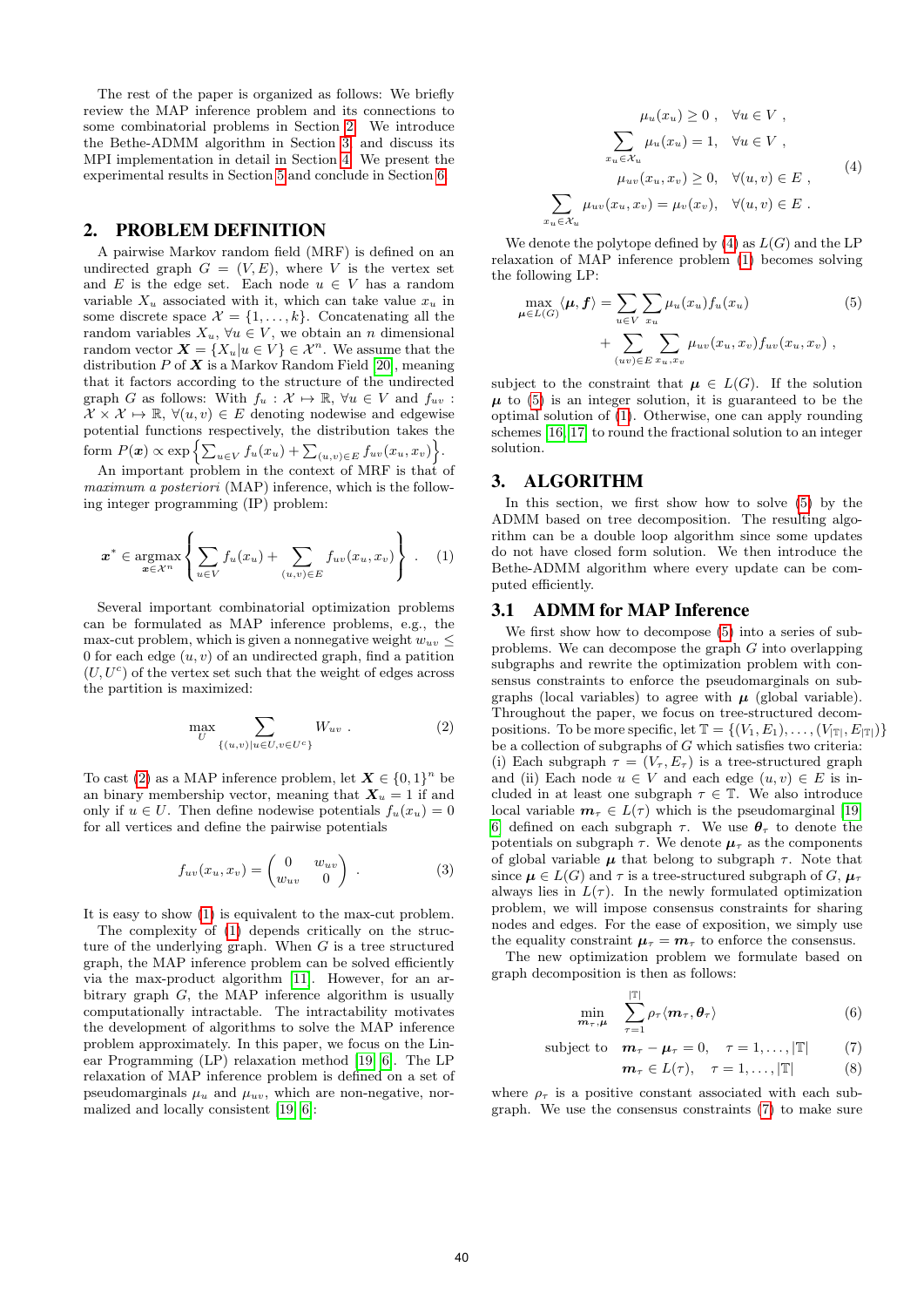that the pseudomarginals agree with each other in the sharing components across all the tree-structured subgraphs. Besides the consensus constraints, we also impose feasibility constraints [\(8\)](#page-1-7), which guarantee that, for each subgraph, the local variable  $m_\tau$  lies in  $L(\tau)$ . When the constraints [\(7\)](#page-1-6) and [\(8\)](#page-1-7) are satisfied, the global variable  $\mu$  is guaranteed to lie in  $L(G)$ .

To make sure that problem [\(5\)](#page-1-5) and [\(6\)](#page-1-8) are equivalent, we also need to guarantee that

<span id="page-2-0"></span>
$$
\min_{\mathbf{m}_{\tau}} \sum_{\tau=1}^{|\mathbb{T}|} \rho_{\tau} \langle \mathbf{m}_{\tau}, \boldsymbol{\theta}_{\tau} \rangle = \max_{\boldsymbol{\mu}} \langle \boldsymbol{\mu}, \boldsymbol{f} \rangle , \qquad (9)
$$

assuming the constraints [\(7\)](#page-1-6) and [\(8\)](#page-1-7) are satisfied. It is easy to verify that, as long as [\(9\)](#page-2-0) is satisfied, the choice of  $\rho_{\tau}$  and  $\theta_{\tau}$  do not change the problem. Let 1. be a binary indicator function and  $\mathbf{l} = -\mathbf{f}$ . A straightforward approach to obtain the potential  $\theta_{\tau}$  can be:

$$
\theta_{\tau,u}(x_u) = \frac{l_u(x_u)}{\sum_{\tau'} \rho_{\tau'} \mathbf{1}[u \in V_{\tau'}]}, u \in V_{\tau},
$$
  

$$
\theta_{\tau,uv}(x_u, x_v) = \frac{l_{uv}(x_u, x_v)}{\sum_{\tau'} \rho_{\tau'} \mathbf{1}[(u, v) \in E_{\tau'}]}, (u, v) \in E(\tau).
$$

Plugging in the equality constraints, we then have the augmented Lagrangian of [\(6\)](#page-1-8) as:

$$
L(\boldsymbol{m}_{\tau}, \boldsymbol{\mu}_{\tau}, \boldsymbol{\lambda}_{\tau}) = \sum_{\tau=1}^{|\mathbb{T}|} \left( \rho_{\tau} \langle \boldsymbol{m}_{\tau}, \boldsymbol{\theta}_{\tau} \rangle + \langle \boldsymbol{\lambda}_{\tau}, \boldsymbol{m}_{\tau} - \boldsymbol{\mu}_{\tau} \rangle + \frac{\beta}{2} || \boldsymbol{m}_{\tau} - \boldsymbol{\mu}_{\tau} ||_2^2 \right) \tag{10}
$$

where  $\lambda_{\tau}$  is the dual variable and  $\beta > 0$  is the penalty parameter. The following updates constitute a single iteration of the ADMM [\[4\]](#page-7-8):

$$
\boldsymbol{m}_{\tau}^{t+1} = \operatorname*{argmin}_{\boldsymbol{m}_{\tau} \in L(\tau)} \langle \boldsymbol{m}_{\tau}, \rho_{\tau} \boldsymbol{\theta}_{\tau} + \boldsymbol{\lambda}_{\tau}^{t} \rangle + \frac{\beta}{2} || \boldsymbol{m}_{\tau} - \boldsymbol{\mu}_{\tau}^{t} ||_{2}^{2} , \quad (11)
$$

$$
\boldsymbol{\mu}^{t+1} = \operatorname*{argmin}_{\boldsymbol{\mu}} \sum_{\tau=1}^{|\mathbb{T}|} \left( -\langle \boldsymbol{\mu}_{\tau}, \boldsymbol{\lambda}_{\tau}^{t} \rangle + \frac{\beta}{2} || \boldsymbol{m}_{\tau}^{t+1} - \boldsymbol{\mu}_{\tau} ||_2^2 \right), \tag{12}
$$

$$
\lambda_{\tau}^{t+1} = \lambda_{\tau}^{t} + \beta (m_{\tau}^{t+1} - \mu_{\tau}^{t+1}). \tag{13}
$$

Now, the problem turns to whether the updates [\(11\)](#page-2-1) and [\(12\)](#page-2-2) can be solved efficiently which we analyze as follows:

Updating  $\mu$ : Since we have an unconstrained optimization problem [\(12\)](#page-2-2) and the objective function decomposes component-wisely, taking the derivatives and setting them to zero yield the solution. In particular, let  $S_u$  be the set of subgraphs which contain node  $u$ , for the node components, we have:

<span id="page-2-3"></span>
$$
\mu_u^{t+1}(x_u) = \frac{1}{|S_u| \beta} \sum_{\tau \in S_u} (\beta m_{\tau,u}^{t+1}(x_u) + \lambda_{\tau,u}^t(x_u)). \tag{14}
$$

[\(14\)](#page-2-3) can be further simplified by observing that  $\sum_{\tau \in S_u} \lambda_{\tau,u}^t(x_u) =$  $\theta$ :

$$
\mu_u^{t+1}(x_u) = \frac{1}{|S_u|} \sum_{\tau=1}^T m_{\tau,u}^{t+1}(x_u) . \tag{15}
$$

Similarly, let  $S_{uv}$  be the subgraphs which contain edge  $(u, v)$ and the update for the edge components is:

$$
\mu_{u,v}^{t+1}(x_u, x_v) = \frac{1}{|S_{uv}|} \sum_{\tau \in S_{uv}} m_{\tau,uv}^{t+1}(x_u, x_v) . \tag{16}
$$

Updating  $m_{\tau}$ : We need to solve a quadratic optimization problem for each tree-structured subgraph. Unfortunately, we do not have a close-form solution for [\(11\)](#page-2-1) in general. One possible approach, similar to the proximal algorithm, is to first obtain the solution  $\tilde{\mathbf{m}}_{\tau}$  to the unconstrained problem of [\(11\)](#page-2-1) and then project  $\tilde{\boldsymbol{m}}_{\tau}$  to  $L(\tau)$ :

<span id="page-2-4"></span>
$$
\boldsymbol{m}_{\tau} = \operatorname*{argmin}_{\boldsymbol{m} \in L(\tau)} ||\boldsymbol{m} - \tilde{\boldsymbol{m}}_{\tau}||_2^2 . \qquad (17)
$$

If we adopt the cyclic Bregman projection algorithm [\[5\]](#page-7-13) to solve [\(17\)](#page-2-4), the algorithm becomes a double-loop algorithm, i.e., the cyclic projection algorithm projects the solution to each individual constraint of  $L(\tau)$  until convergence and the projection algorithm itself is iterative.

#### 3.2 Bethe-ADMM

,

Instead of solving [\(11\)](#page-2-1) exactly, a common way in inexact ADMMs [\[21,](#page-7-14) [9\]](#page-7-15) is to linearize the objective function in [\(11\)](#page-2-1), i.e., the first order Taylor expansion at  $m_{\tau}^t$ , and add a new quadratic penalty term such that

$$
\boldsymbol{m}_{\tau}^{t+1} = \operatorname*{argmin}_{\boldsymbol{m}_{\tau} \in L(\tau)} \langle \mathbf{y}_{\tau}^{t}, \boldsymbol{m}_{\tau} - \boldsymbol{m}_{\tau}^{t} \rangle + \frac{\alpha}{2} || \boldsymbol{m}_{\tau} - \boldsymbol{m}_{\tau}^{t} ||_{2}^{2} , \quad (18)
$$

where  $\alpha$  is a positive constant and

<span id="page-2-9"></span><span id="page-2-5"></span>
$$
\mathbf{y}_{\tau}^{t} = \rho_{\tau} \boldsymbol{\theta}_{\tau} + \boldsymbol{\lambda}_{\tau}^{t} + \beta (\boldsymbol{m}_{\tau}^{t} - \boldsymbol{\mu}_{\tau}^{t}). \qquad (19)
$$

However, as discussed in the previous section, the quadratic problem [\(18\)](#page-2-5) is generally difficult for a tree-structured graph and thus the conventional inexact ADMM does not lead to an efficient update for  $m_{\tau}$ . Next we show that, by taking the tree structure into account, an inexact minimization of [\(11\)](#page-2-1) augmented with a Bregman divergence induced by Bethe entropy leads to efficient update of  $m_{\tau}$ .

<span id="page-2-2"></span><span id="page-2-1"></span>The basic idea in the new algorithm is that we replace the quadratic term in [\(18\)](#page-2-5) with a Bregman-divergence term  $d_{\phi}(\boldsymbol{m}_\tau||\boldsymbol{m}^t_\tau)$  such that

<span id="page-2-6"></span>
$$
\boldsymbol{m}_{\tau}^{t+1} = \operatorname*{argmin}_{\boldsymbol{m}_{\tau} \in L(\tau)} \langle \mathbf{y}_{\tau}^{t}, \boldsymbol{m}_{\tau} - \boldsymbol{m}_{\tau}^{t} \rangle + \alpha d_{\phi}(\boldsymbol{m}_{\tau} || \boldsymbol{m}_{\tau}^{t}), \quad (20)
$$

is efficient to solve for tree  $\tau$ . Expanding the Bregman divergence and removing the constants, we can rewrite [\(20\)](#page-2-6) as

<span id="page-2-7"></span>
$$
\boldsymbol{m}_{\tau}^{t+1} = \operatorname*{argmin}_{\boldsymbol{m}_{\tau} \in L(\tau)} \langle \mathbf{y}_{\tau}^{t} / \alpha - \nabla \phi(\boldsymbol{m}_{\tau}^{t}), \boldsymbol{m}_{\tau} \rangle + \phi(\boldsymbol{m}_{\tau}). \quad (21)
$$

For a tree-structured problem, what convex function  $\phi(\mathbf{m}_{\tau})$ should we choose? Recall  $m<sub>\tau</sub>$  defines the marginal distributions of a tree-structured distribution  $p_{m_{\tau}}$  over the nodes and edges:

$$
\mathbf{m}_{\tau,u}(x_u) = \sum_{\tau x_u} p_{\mathbf{m}_{\tau}}(x_1,\ldots,x_u,\ldots,x_n), \ \forall u \in V_{\tau},
$$
\n
$$
\mathbf{m}_{\tau,uv}(x_u,x_v) = \sum_{\tau x_u,\tau x_v} p_{\mathbf{m}_{\tau}}(x_1,\ldots,x_u,x_v,\ldots,x_n), \ \forall (uv) \in E_{\tau}.
$$

It is well known that the sum-product algorithm [\[11\]](#page-7-10) efficiently computes the marginal distributions for a tree structured graph. It can also be shown that the sum-product algorithm solves the following optimization problem [\[20\]](#page-7-0) for tree  $\tau$ :

<span id="page-2-8"></span>
$$
\max_{\boldsymbol{m}_{\tau}\in L(\tau)} \langle \boldsymbol{m}_{\tau}, \boldsymbol{\eta}_{\tau} \rangle + H_{Bethe}(\boldsymbol{m}_{\tau}), \qquad (22)
$$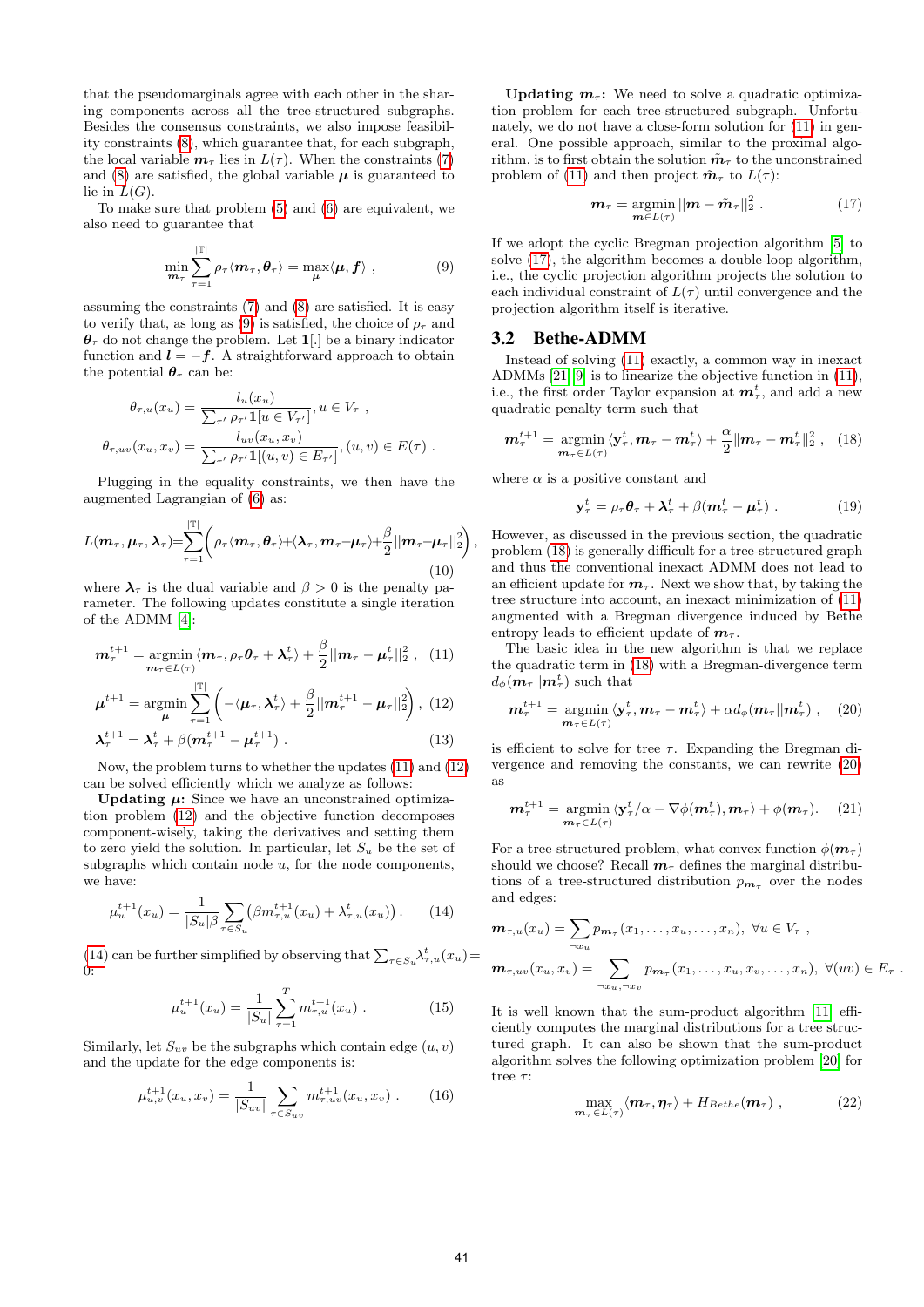where  $H_{Bethe}(\mathbf{m}_{\tau})$  is the Bethe entropy of  $\mathbf{m}_{\tau}$ . The Bethe entropy on tree  $\tau$  is defined as:

<span id="page-3-1"></span>
$$
H_{Bethe}(\boldsymbol{m}_{\tau}) = \sum_{u \in V_{\tau}} H_u(\boldsymbol{m}_{\tau,u}) - \sum_{(u,v) \in E_{\tau}} I_{uv}(\boldsymbol{m}_{\tau,uv}) , (23)
$$

where  $H_u(\mathbf{m}_{\tau,u})$  is the entropy function on each node  $u \in$  $V_{\tau}$  and  $I_{uv}(\mathbf{m}_{\tau,uv})$  is the mutual information on each edge  $(u, v) \in E_{\tau}$ .

Combing [\(21\)](#page-2-7) and [\(22\)](#page-2-8), we set  $\eta_{\tau} = \nabla \phi(m_{\tau}^{t}) - y_{\tau}^{t}/\alpha$  and choose  $\phi$  to be the negative Bethe entropy of  $m_\tau$  so that [\(21\)](#page-2-7) can be solved efficiently in linear time via the sum-product algorithm.

For the sake of completeness, we summarize Bethe-ADMM algorithm as follows :

$$
\boldsymbol{m}_{\tau}^{t+1} = \operatorname*{argmin}_{\boldsymbol{m}_{\tau} \in L(\tau)} \langle \mathbf{y}_{\tau}^{t} / \alpha - \nabla \phi(\boldsymbol{m}_{\tau}^{t}), \boldsymbol{m}_{\tau} \rangle + \phi(\boldsymbol{m}_{\tau}), \qquad (24)
$$

$$
\boldsymbol{\mu}^{t+1} = \operatorname*{argmin}_{\boldsymbol{\mu}} \sum_{\tau=1}^{T} \left( -\langle \boldsymbol{\lambda}_{\tau}^{t}, \boldsymbol{\mu}_{\tau} \rangle + \frac{\beta}{2} || \boldsymbol{m}_{\tau}^{t+1} - \boldsymbol{\mu}_{\tau} ||_2^2 \right), \tag{25}
$$

$$
\lambda_{\tau}^{t+1} = \lambda_{\tau}^{t} + \beta (m_{\tau}^{t+1} - \mu_{\tau}^{t+1}), \qquad (26)
$$

where  $y_{\tau}^{t}$  is defined in [\(19\)](#page-2-9) and  $\phi$  is defined in [\(23\)](#page-3-1). Due to the space constraint, we refer the readers to [\[8\]](#page-7-7) for the detailed convergence analysis of the Bethe-ADMM algorithm.

It is easy to see that the update of  $m<sub>\tau</sub>$  in [\(24\)](#page-3-2) is independent for each tree  $\tau$ , which motivates the parallel implementation of the Bethe-ADMM algorithm. We describe our implementation in detail in the next section.

#### <span id="page-3-0"></span>4. PARALLEL IMPLEMENTATION

In this section, we explain the key components of our MPI implementation in detail. Our goal is to run the Bethe-ADMM algorithm on modern high performance computers with thousands of cores and it requires us to adopt the best parallelization practice. To achieve this goal, we carefully design our MPI implementation so that the underlying parallel computing architecture can be fully utilized.

Since the update of  $m<sub>\tau</sub>$  in [\(24\)](#page-3-2) for each tree is independent, the Bethe-ADMM algorithm is inherently parallel. In the parallel Bethe-ADMM algorithm, each process only maintains the information of a subset of trees in  $\mathbb T$  and  $m_{\tau}$ is updated simultaneously. According to [\(25\)](#page-3-3), the update of variable  $\mu$  involves averaging over  $m<sub>\tau</sub>$  from the relevant trees. If these trees belong to different processes, the value of  $m<sub>\tau</sub>$  needs to be exchanged among the processes so that  $\mu$ can be computed correctly. Because of the communication occurred among the processes, the message passing framework is a good fit for our parallel implementation. Hence, we implement the Bethe-ADMM algorithm using MPI. We also make the following implementation assumptions: (i) The MRF dependency graph is a regular grid shaped graph, e.g., two dimensional four nearest neighbor grid. (ii) Each tree structured subgraph is simply an edge of  $G$ . (iii)The input to the MAP inference algorithm is some data file, which has the potential and graph structure information.

An efficient parallel implementation is more challenging than an efficient sequential implementation. To fully utilize the computing power provided by the underlying parallel architecture, we need to address the following issues:

• How to design an efficient I/O scheme to load the data files, i.e., node potentials, edge potentials and graph structure?



<span id="page-3-4"></span><span id="page-3-3"></span><span id="page-3-2"></span>Figure 1: Bethe-ADMM parallel implementation.

- How to decompose the graph so that the work load on each process is balanced?
- How to efficiently figure out, for each process, what 'messages' it needs to exchange with other processes?

We illustrate in Fig [1](#page-3-4) the key components of our MPI implementation. We take advantage of the PFS so that processes can access the data file (input.nc) in parallel. We also design a simple heuristic to partition the graph to achieve load balancing. Making use of the graph structure information, we deploy a decentralized algorithm to figure out, for each MPI process, the information it needs to exchange with other processes. After each process reads the data file in parallel to fetch the relevant nodewise and edgewise potentials, it computes the local variables  $m<sub>\tau</sub>$ , communicate with other processes and update the global variable  $\mu$ .

#### 4.1 Parallel File Loading

The data file used as input to the MAP inference algorithm contains the nodewise and edgewise potentials and the graph structure information. We represent the graph as a set of edges with two node ids. (Figure [2\(a\)](#page-5-0) shows an example on a simple grid graph.) A naive way to load the data file is to have a master process read the entire data file and send to other slave processes the information they need. This approach is clearly not efficient because a slave process remains idle when other slave processes receive data from the master process. Our approach is to take advantage of the PFS, which stripes a file across multiple storage devices and enables parallel access to the data file.

To be more specific, we adopt the Pnetcdf [\[1\]](#page-7-16) file format for parallel data file loading. The Pnetcdf is suitable for our implementation because the potential data and graph structure information can be easily stored as Pnetcdf multidimensional arrays. A Pnetcdf file also provides a rich suite of APIs that allow users to define metadata which describe datasets in details, such as the number of nodes and edges of a given graph, the type of graphs and the dimensions of the datasets. Moreover, it integrates tightly with MPI-IO and the underlying PFS so that our algorithm can achieve high degree of parallelism in terms of I/O operations.

#### 4.2 Graph Partitioning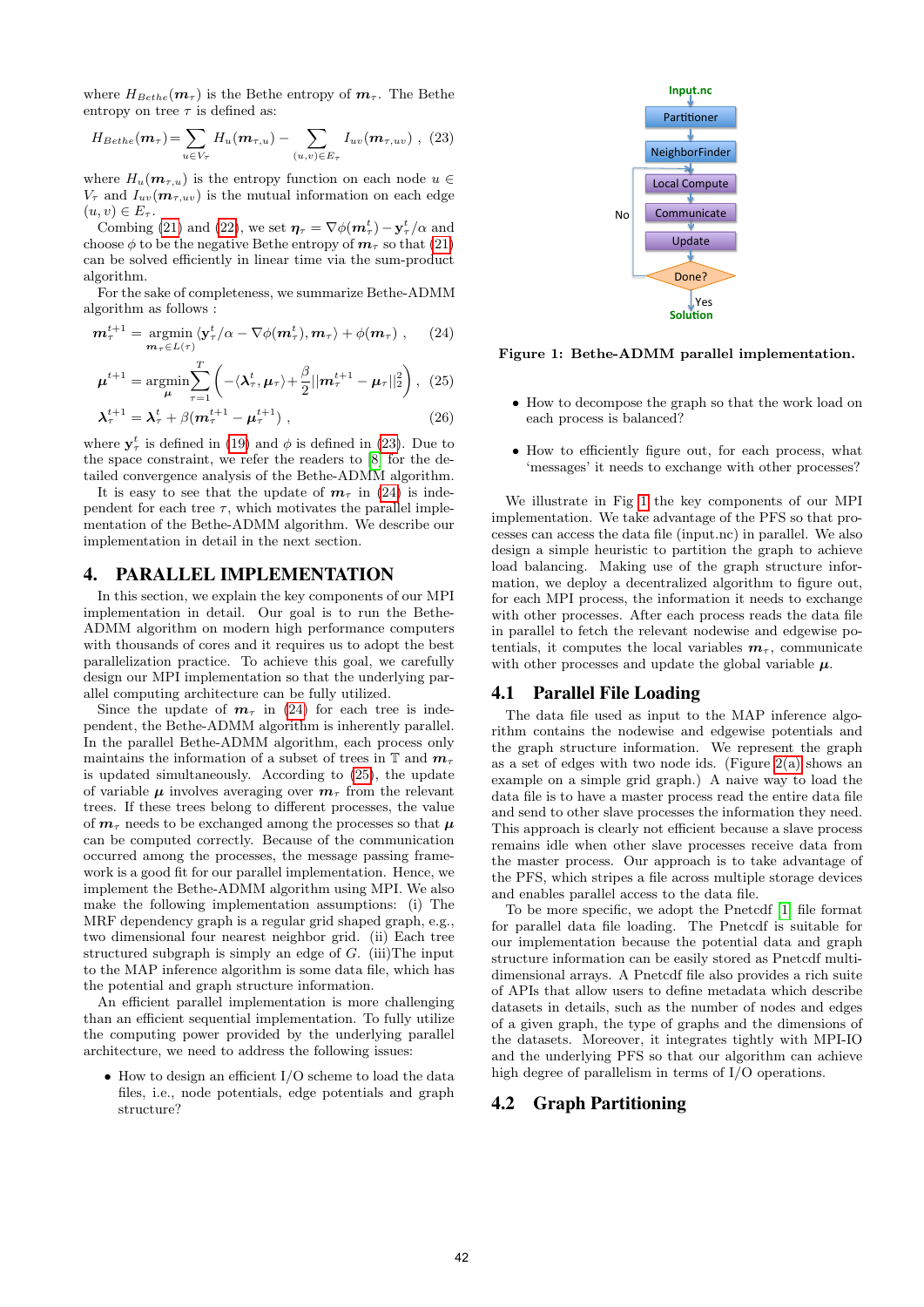To take advantage of the parallel architecture, the work load should be split evenly among the processes and the partition should also minimize the intercommunication among the processes. This problem is usually NP hard and most practical solutions are based on heuristics. For example, in Pregel [\[12\]](#page-7-17) and Giraph [\[2\]](#page-7-18), the solution is to use nodecentric partition, where assignment of a node to a partition depends solely on the node id. The simplest implementation is to calculate the hash value of each node id and modulus by N, where N is the number of partitions. However this simple heuristic comes with a cost that neighboring nodes are likely to be distributed on different processes and thus incur high communication overhead.

In our implementation, we adopt edge-centric partition, where we evenly divide the edges among all the processes. (Figure [2\(b\)](#page-5-1) shows the partition on a  $2 \times 3$  grid.) Since the underlying dependency graph is a regular shaped grid graph, edge partition is empirically a good choice, as shown by the experimental results in Section [5.](#page-4-0)

#### 4.3 Inter-process communication

After the graph decomposition step, each process reads from the input Pnetcdf file, retrieve the nodewise and edgewise potentials and compute  $m_{\tau}$ . To compute  $\mu$ , a simple solution is to have a master process collect the value of  $m<sub>\tau</sub>$ from the slave processes and compute  $\mu$  according to [\(25\)](#page-3-3). After  $\mu$  is updated, the master process has to send  $\mu$  back to each slave process so that  $m<sub>\tau</sub>$  can be computed in the next iteration. This approach is clearly not efficient and we adopt a fully distributed algorithm: each process maintains a copy of the relevant elements of  $\mu$ , receive  $m<sub>\tau</sub>$  from other processes and update  $\mu$  according to [\(25\)](#page-3-3).

<span id="page-4-1"></span>

| <b>Algorithm 1 NeighborFinder</b> |                                                       |
|-----------------------------------|-------------------------------------------------------|
|                                   | 1: procedure NEIGHBORFINDER                           |
| 2:                                | $idList = getNodeId()$                                |
| 3:                                | $pairCount = idList.size()$                           |
| 4:                                | MPLAllgather                                          |
| 5:                                | $pairCount, 1, MPI\_INT,$                             |
| 6:                                | $countArr, 1, MPI\_INT, comm)$                        |
| 7:                                | Copy idList to sendBuf                                |
| 8:                                | Construct <i>displacementArr</i> from <i>countArr</i> |
| 9:                                | MPLAllgathery                                         |
| 10:                               | $sendBuf, 2 * pairCount, MPI\_INT,$                   |
| 11:                               | $recvBuf, 2 * countArr, displacement Arr,$            |
| 12:                               | $MPI\_INT, comm)$                                     |
| 13:                               | Compute neighbor processes by comparing idLists       |
| 14:                               | Count partial degree of sharing nodes                 |
| 15:                               | Exchange partial degree with neighbor processes       |
| 16:                               | Compute full degree of sharing nodes                  |
|                                   | 17: end procedure                                     |

To apply the above distributed algorithm, each process needs to figure out the neighbor processes with which it exchanges the value of  $m_\tau$ . This can be done by comparing the node ids of each process and a pair of processes need to communicate with each other if they have sharing nodes. To be more specific, we compactly represent the node list of a process as a list of pairs  $\{v_i, l_i\}$ , where  $l_i$  is the length of continuous ids starting from  $v_i$ . (Figure [2\(c\)](#page-5-2) illustrates the compact representation of node lists on two processes.) Each process then gathers  $\{(v_i, l_i)\}\$ from all other processes, compare the lists with its own node list and decide what processes it communicates with. Beside deciding the neighbor processes, each process also needs to figure out the degrees of the sharing nodes. The degree (count) information will be used when the averaging operation is performed according to [\(25\)](#page-3-3). As a result, the neighbor process also exchanges the local partial degree of the sharing nodes and compute the full degree accordingly. Algorithm [1](#page-4-1) summaries the above procedure.

Algorithm [2](#page-4-2) shows the details on the communication occurred among the processes: we reduce our communication cost by exchanging the partial sum of  $m<sub>\tau</sub>$  rather than individual  $m_\tau$ . We use asynchronous MPI APIs, which allows messages to be send or received asynchronously while not blocking the following operations.

<span id="page-4-2"></span>

| <b>Algorithm 2</b> Exchange $m\tau$ among neighbor processes |  |
|--------------------------------------------------------------|--|
| 1: procedure EXCHMSG                                         |  |
| for Each node $u$ do<br>2:                                   |  |
| 3:<br>$partial\_sum[u] = 0$                                  |  |
| 4:<br>end for                                                |  |
| 5:<br>for Each edge $\tau(u, v)$ do                          |  |
| $partial\_sum[u] += m_{\tau}[u]$<br>6:                       |  |
| 7:<br>$partial\_sum[v] += m_{\tau}[v]$                       |  |
| end for<br>8:                                                |  |
| 9:<br>$idx = 0$                                              |  |
| MPL Request request neighbors size() * 2<br>10:              |  |
| for $i$ in neighbors do<br>11:                               |  |
| 12:<br>$sharing\_node = qetSharingNode(i)$                   |  |
| copy partial_sum[sharing_node] to sendBuf<br>13:             |  |
| $MPI\_ISend(sendBuf, k * sharing\_node.size(),$<br>14:       |  |
| $MPI\_FLOAT, i, rank,$<br>15:                                |  |
| $comm, \& request[idx + 1])$<br>16:                          |  |
| $MPI\_IRecv(recvBuf, k * sharing\_node.size(),$<br>17:       |  |
| $MPI\_FLOAT, i, i,$<br>18:                                   |  |
| $comm, \& requests[idx + 1]$<br>19:                          |  |
| end for<br>20:                                               |  |
| 21: end procedure                                            |  |

## <span id="page-4-0"></span>5. EXPERIMENTAL RESULTS

In this section, we present experimental results on a simulation dataset and a precipitation dataset. Our experiments are conducted on Hopper [\[3\]](#page-7-19), the Cray XE6 parallel machine at the National Energy Research Scientific Computing Center. Hopper is a 6384 compute node cluster where each compute node consists of two twelve-core AMD MagnyCours processors with a theoretical peak performance of 8.4 GFlop/sec per core. 6000 compute nodes have 32 GB DD3 memory each and the rest have 64 GB memory each. Hopper runs "Cray Linux Environment" (CLE) operating system which is restricted low-overhead and optimized for high performance computing. The PFS is Lustre with 156 I/O servers (OSTs). The measured peak write performance on Hopper is 35 GB per second. To maximize the possible read bandwidth, we stripe our input file across 128 stripes and the file stripe size is set to 1 MB.

## 5.1 Simulation Dataset

We show experimental results on a simulation dataset. The underlying graph is a 2 dimensional  $1,000 \times 10,000$  grid with  $k = 3$  and the potentials are random numbers in [0, 1]. The resulting MRF has 10 million nodes and approximately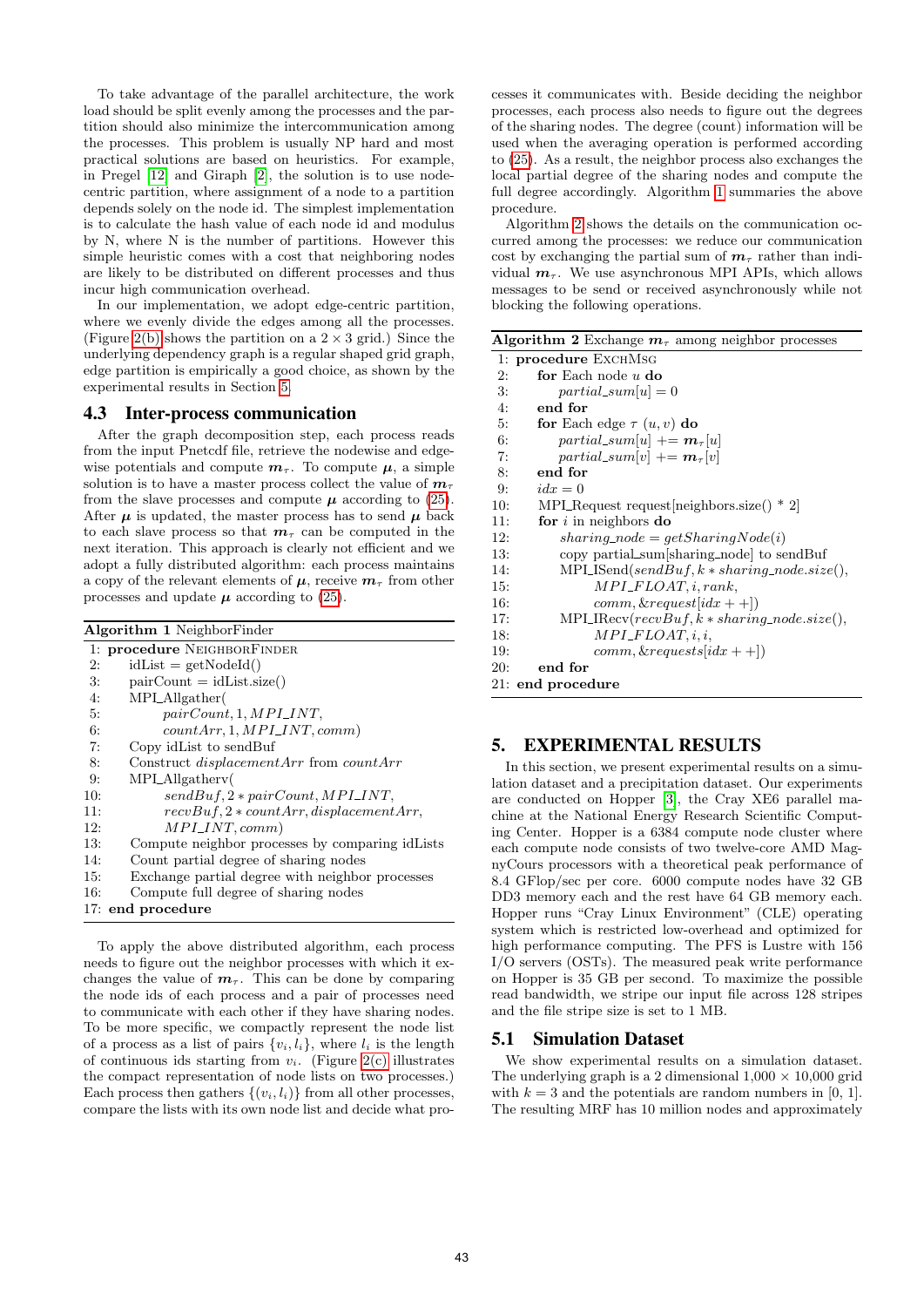

<span id="page-5-1"></span><span id="page-5-0"></span>Figure 2:  $2(a)$ : We label the nodes row by row and represent the graph structure as a set of edges:  $(0, 1)$ ,  $(1, 1)$ 2),  $(0, 3)$ ,  $(1, 4)$ ,  $(2, 5)$ ,  $(3, 4)$ ,  $(4, 5)$ .  $2(b)$ : We use 4 MPI processes and apply edge-centric partition.  $2(c)$ : The node list of process 0 can be represented as: *{{*0, 3*}}* and the node list of process 1 can be represented as: *{{*0, 2*}*, *{*3, 2*}}*. The processes share node 1 and 0. The degree of node 1 is 3. The process 0 has partial degree of 2 (red nodes) and the process 1 has degree of 1 (green node). The degree of node 0 is 2 and both processes have local degree of 0.

20 million edges. We apply the edge-centric partitioning and run the Bethe-ADMM algorithm for 100 iterations.

Figure  $3(a)$  shows the run time performance using 8 to 1024 MPI processes. The algorithm runs about half an hour on 8 process, and dramatically reduces to 16 seconds on 1024 processes. The input file size is close to 1GB and data loading only takes 1.2 seconds. We attribute the speedup to our adoption of PNetCDF as well as stripping the input file across 128 OSTs.

Figure [3\(b\)](#page-6-1) illustrates the average time it takes per process to compute  $m_{\tau}$ , update  $\mu$  and communicate with neighbor processes respectively and the error bars show the minimum and maximum time spent on these three steps across all the processes. Since we evenly distribute the edges to the processes, the time spent on computing  $m<sub>\tau</sub>$  has little fluctuation among the processes. The time to update  $\mu$ , however, also depends on the number of neighbor processes and the number of shared nodes, hence the fluctuation between the min and max time among all the processes becomes more obvious as the number of processes increases. The plot shows the communication cost incurred by the edge-centric partition is negligible. The main reason that the communication cost is so small is because when we partition the grid, we sweep row edges and column edges from top to bottom, which essentially behaves as row partitioning where each process has at most 2 neighbors and only the boundary data are exchanged.

Figure [3\(c\)](#page-6-2) shows that the Bethe-ADMM algorithm implementation achieves almost linear speedup while the speedup of the entire implementation  $(I/O$  phase  $+$  Bethe-ADMM optimization) starts to deviate from the ideal case after 256 processes. This is because as the number of MPI processes increases, each process has less work load and optimization part becomes less dominating compared with the I/O part.

#### 5.2 CRU Precipitation Dataset

The dataset used in this section is the Climate Research Unit (CRU) precipitation dataset [\[15\]](#page-7-20), which has monthly precipitation from the years 1901-2006. The dataset is of high gridded spatial resolution (360  $\times$  720, i.e., 0.5 degree latitude  $\times$  0.5 degree longitude) and only includes the precipitation over land.

Our goal is to detect major droughts of the last century

<span id="page-5-2"></span>based on precipitation. We formulate the drought detection problem as the one of estimating the most likely configuration of a binary hidden MRF. In the underlying graph, each node represents a location and it can be in two possible states: dry and normal. We use a four nearest neighbor grid  $(m = 360, n = 720)$  to model the global dependency and replicate it 106 times. The resulting graph is similar to the ones used in the previous section and the structure respects the CRU dataset, i.e, it only has the nodes that correspond to the locations with precipitation record. Overall, the three dimensional grid has 7,146,520 nodes and 20,777,480 edges.

We design the potential functions carefully from the CRU datasets to enforce label consistency, i.e., neighboring nodes should take same values. We refer the readers to [\[7\]](#page-7-21) regarding the details on designing potential functions. We obtain the integer solution after rounding the node pseudomarginals and we can detect droughts based on it. Figure [5](#page-6-3) shows the detected droughts in the 1960s.

We run the Bethe-ADMM algorithm on the CRU dataset for 500 iterations with edge-centric partitioning. The input PNetcdf file is around 530 MB. The runtime performance, as shown in Figure  $4(a)$  exhibits the nice decreasing trend as it does on the simulation data. The algorithm takes less than 2 minutes to complete with 1024 MPI processes which would run more than two hours with 8 processes. The amount of time saved by our implementation is tremendous.

Figure [4\(b\)](#page-6-5) illustrates the average time per process to compute  $m_{\tau}$ , communicate with neighbors and update  $\mu$ respectively. The error bars mark the minimum and maximum time spent on these three steps across all the processes. The communication cost on the CRU dataset is no longer negligible anymore. This is because the underlying 3 dimensional grid has missing nodes (CRU only has precipitation over land) and when we apply edge-centric partitioning, each process may have more than two neighbors. Hence as the number of processes increases, the number of neighbors for each process is more dynamic and the communication pattern becomes more complicated. Figure [4\(c\)](#page-6-6) plots the almost linear speedup on the CRU dataset. It also shows the trend that our implementation is scalable beyond 1024 processes. This is understandable because I/O time is only 2% of the total execution time, even at 1024 MPI processes.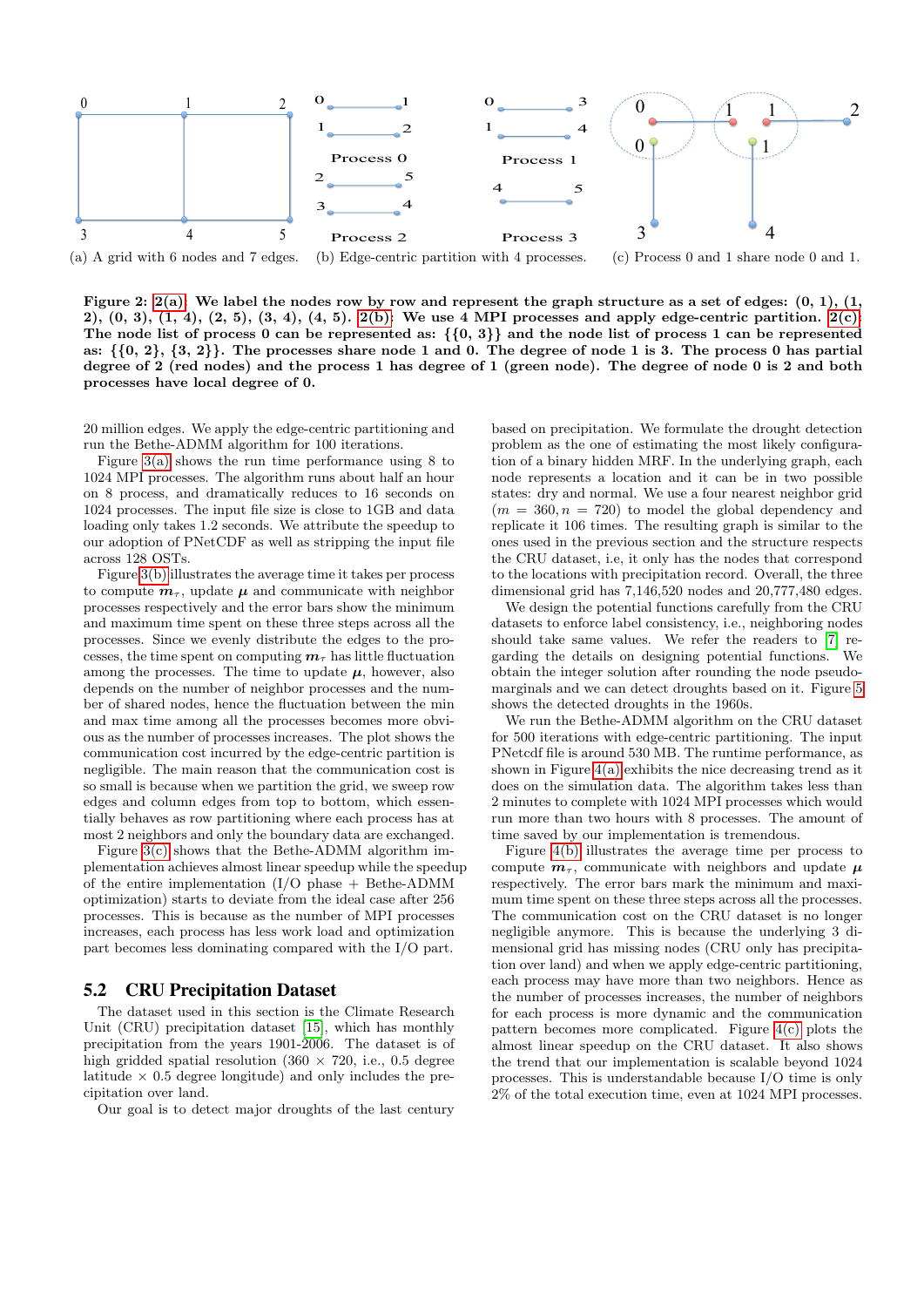

<span id="page-6-0"></span>(a) Time spent on the I/O phase and the Bethe-ADMM optimization. The I/O cost is low. (b) Time spent on the three steps of the Bethe-ADMM optimization. The communication overhead can be negligible. (c) Almost linear speedup in the number of MPI processes

<span id="page-6-2"></span><span id="page-6-1"></span>Figure 3: Results on the simulation dataset with 10 million nodes and 20 million edges using 8-1024 MPI processes. The I/O and communication cost is relatively low. Overall, the MPI implementation achieves almost linear speedup in the number of processes.



<span id="page-6-4"></span>(a) Time spent on the I/O phase and (b) Time spent on the three steps of the (c) Almost linear speedup in the number Bethe-ADMM optimization. The I/O cost Bethe-ADMM optimization. The commu- of MPI processes is low. nication overhead is low.

Figure 4: Results on the CRU dataset with 7,146,520 nodes and 20,777,480 edges using 8-1024 MPI processes. The I/O and communication cost is relatively low. Overall, the MPI implementation achieves almost linear speedup in the number of processes.

<span id="page-6-6"></span><span id="page-6-5"></span>

<span id="page-6-3"></span>Figure 5: Major droughts starting within the period 1961-1970, which include the three decade long Sahel drought and the drought in eastern India in the 1960s.